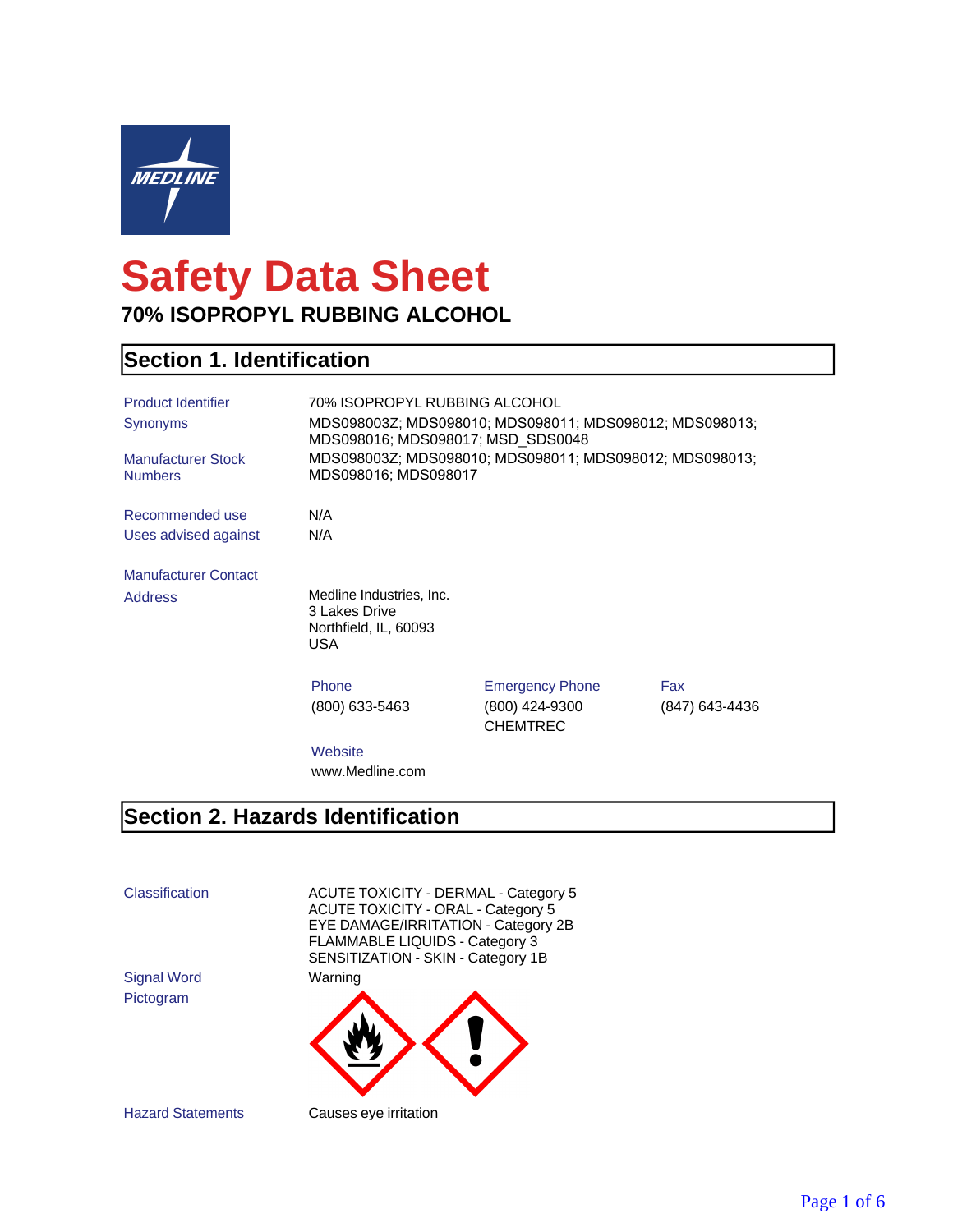|                                                   | Flammable liquid and vapor<br>May be harmful if swallowed<br>May be harmful in contact with skin<br>May cause an allergic skin reaction                                                                                                                                                                                                                                                                                                                                                                                                                                          |
|---------------------------------------------------|----------------------------------------------------------------------------------------------------------------------------------------------------------------------------------------------------------------------------------------------------------------------------------------------------------------------------------------------------------------------------------------------------------------------------------------------------------------------------------------------------------------------------------------------------------------------------------|
| <b>Precautionary Statements</b>                   |                                                                                                                                                                                                                                                                                                                                                                                                                                                                                                                                                                                  |
| Response                                          | Call a poison center/doctor if you feel unwell.<br>If eye irritation persists: Get medical advice/attention.<br>If in eyes: Rinse cautiously with water for several minutes. Remove contact lenses, if<br>present and easy to do. Continue rinsing.<br>If on skin (or hair): Take off immediately all contaminated clothing. Rinse skin with<br>water/shower.<br>If on skin: Wash with plenty of water.<br>If skin irritation or rash occurs: Get medical advice/attention.<br>In case of fire: Use appropriate media to extinguish.<br>Wash contaminated clothing before reuse. |
| Prevention                                        | Avoid breathing dust/fume/gas/mist/ vapors/spray.<br>Contaminated work clothing must not be allowed out of the workplace.<br>Ground/bond container and receiving equipment.<br>Keep away from heat.<br>Keep container tightly closed.<br>Take precautionary measures against static discharge.<br>Use explosion-proof electrical/ventilating/lighting equipment.<br>Use only non-sparking tools.<br>Wash affected area thoroughly after handling.<br>Wear protective gloves.<br>Wear protective gloves/eye protection/face protection                                            |
| <b>Storage</b>                                    | Store in a well-ventilated place. Keep cool.                                                                                                                                                                                                                                                                                                                                                                                                                                                                                                                                     |
| <b>Disposal</b>                                   | Dispose of contents/container in accordance with federal, state and local<br>environmental control regulations.                                                                                                                                                                                                                                                                                                                                                                                                                                                                  |
| Ingredients of unknown<br>toxicity                | N.A.                                                                                                                                                                                                                                                                                                                                                                                                                                                                                                                                                                             |
| <b>Hazards not Otherwise</b><br><b>Classified</b> | No Data Available                                                                                                                                                                                                                                                                                                                                                                                                                                                                                                                                                                |

# **Section 3. Ingredients**

| CAS        |                   | <b>Ingredient Name</b> | <b>Weight %</b> |
|------------|-------------------|------------------------|-----------------|
| $ 67-63-0$ | Isopropyl alcohol | 70 %                   |                 |

**Occupational exposure limits, if available, are listed in Section 8.**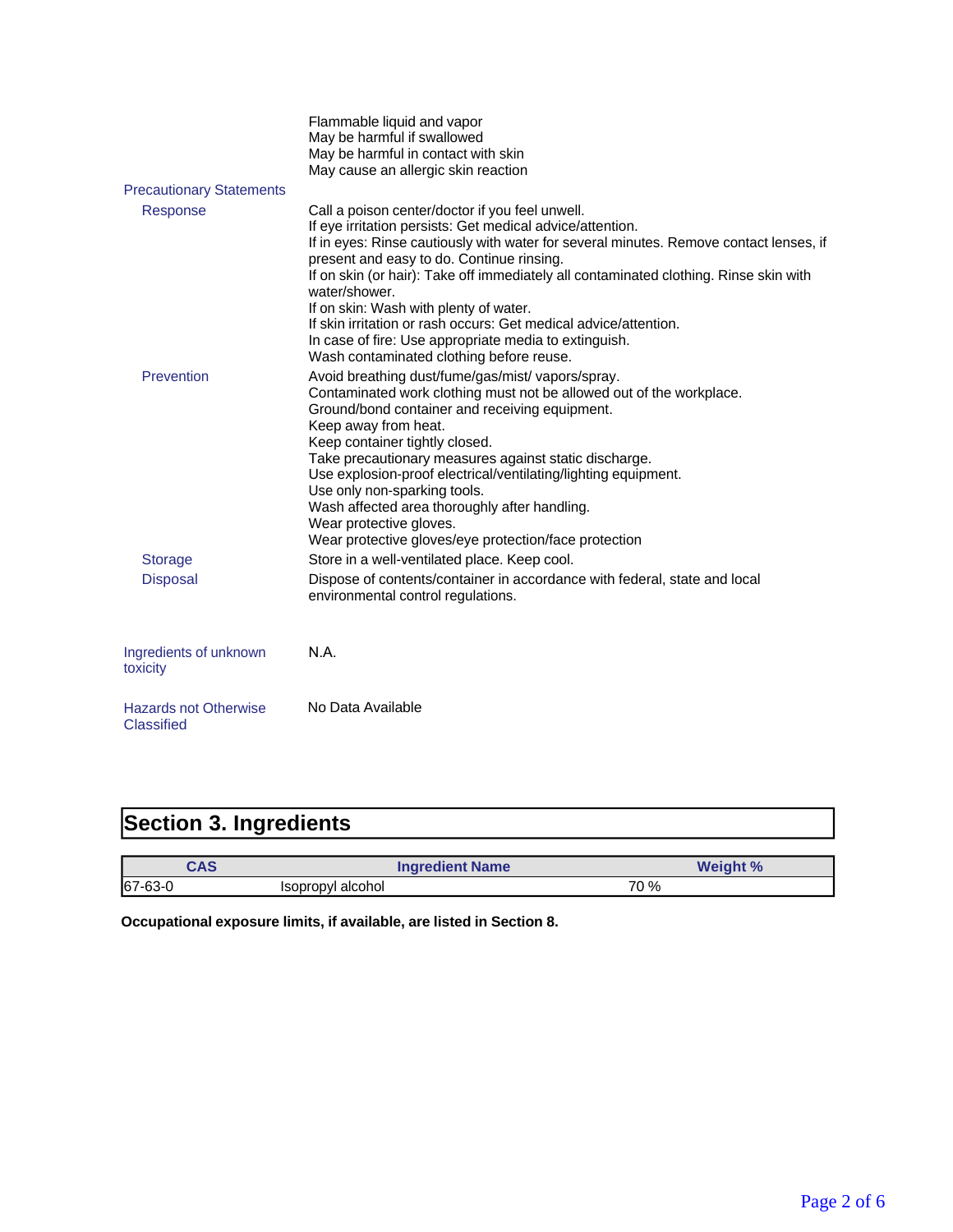## **Section 4. First-Aid Measures**

| <b>General Advice:</b> | Take proper precautions to ensure your own health and safety before attempting<br>rescue and providing first aid. Consult a physician. Show this safety data sheet to<br>the doctor in attendance. Move out of dangerous area.                                                                                               |
|------------------------|------------------------------------------------------------------------------------------------------------------------------------------------------------------------------------------------------------------------------------------------------------------------------------------------------------------------------|
| Eye Contact:           | Flush eyes with large amounts of water for at least 15 minutes. Remove contact<br>lenses, if worn. If irritation persists, seek medical attention.                                                                                                                                                                           |
| <b>Skin Contact:</b>   | Wash with soap and water; if irritation persists, seek medical attention.                                                                                                                                                                                                                                                    |
| Inhalation:            | Remove victim to fresh air. Seek medical attention if discomfort continues.                                                                                                                                                                                                                                                  |
| Ingestion:             | If swallowed, call a physician immediately. Rinse mouth and throat thoroughly with<br>water. Do not induce vomiting unless directed to do so by a physician. Never give<br>anything by mouth to an unconscious person. If vomiting occurs spontaneously, keep<br>head below hips to prevent aspiration of liquid into lungs. |

## **Section 5. Fire Fighting Measures**

| Suitable Extinguishing<br>Media             | In case of fire, use Water spray, Carbon Dioxide (CO2), Foam, Dry Chemical |
|---------------------------------------------|----------------------------------------------------------------------------|
| Unsuitable Extinguishing<br>Media           | N.D.                                                                       |
| Unusual Fire and Explosion N.D.<br>Hazards: |                                                                            |
| <b>Special Fire Fighting</b><br>Procedures: | N.D.                                                                       |

## **Section 6. Accidental Release Measures**

| Flammable Small Spill: | Absorb with an inert dry material and place in an appropriate waste disposal<br>container.                                                                                                                                                                                           |
|------------------------|--------------------------------------------------------------------------------------------------------------------------------------------------------------------------------------------------------------------------------------------------------------------------------------|
| Flammable Large Spill: | Flammable liquid. Keep away from heat. Keep away from sources of ignition. Stop<br>leak if without risk. Absorb with dry earth, sand or other non-combustible material.<br>Do not touch spilled material. Prevent entry into sewers, basements or confined<br>areas; dike if needed. |

#### **Section 7. Handling and Storage**

Handling Flammable: Keep away from heat. Keep away from sources of ignition. Ground all equipment containing material. Do not ingest. Do not breathe gas/ fumes/ vapor/ spray. Avoid contact with eyes. Wear suitable protective clothing. In case of insufficient ventilation, wear suitable respiratory equipment. If ingested, seek medical advice immediately and show the container or the label. Keep away from incompatibles such as oxidizing agents, acids. Storage Flammable: Store in a segregated and approved area. Keep container in a cool, well-ventilated area. Keep container tightly closed and sealed until ready for use. Avoid all possible sources of ignition (spark or flame).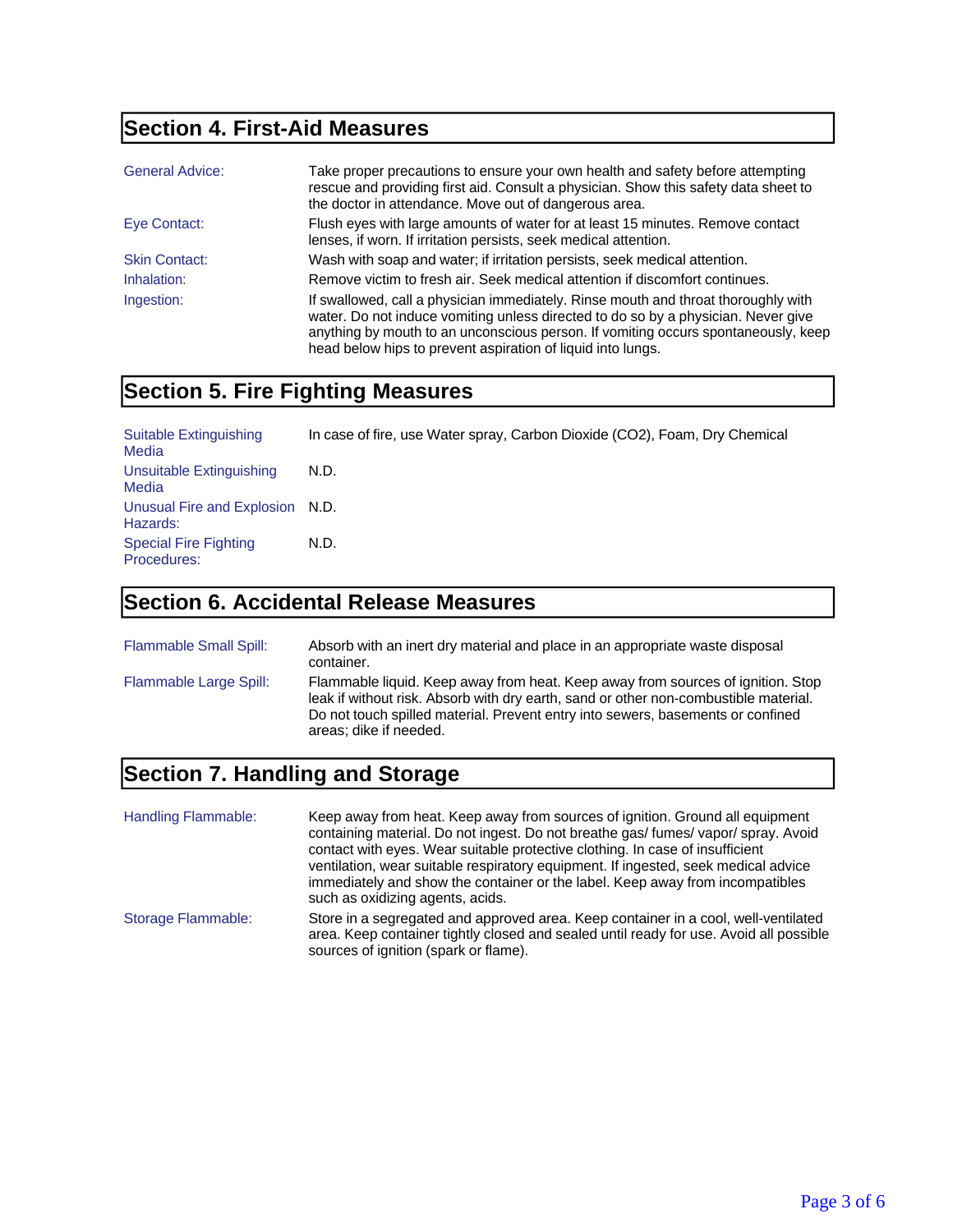# **Section 8. Exposure Controls/Personal Protection**

| <b>Occupational Exposure</b><br>Limits  | Ingredient Name                                                                                                                                                                                                                                     | <b>ACGIH TLV</b>              | <b>OSHA PEL</b>               | STEL |
|-----------------------------------------|-----------------------------------------------------------------------------------------------------------------------------------------------------------------------------------------------------------------------------------------------------|-------------------------------|-------------------------------|------|
|                                         | Isopropyl alcohol                                                                                                                                                                                                                                   | TWA: 200 ppm<br>STEL: 400 ppm | TWA: 400 ppm<br>STEL: 500 ppm | N/A  |
| <b>Personal Protective</b><br>Equipment | Goggles, Gloves                                                                                                                                                                                                                                     |                               |                               |      |
| <b>Engineering Controls:</b>            | Ventilation: Local exhaust.                                                                                                                                                                                                                         |                               |                               |      |
| <b>Respiratory Protection:</b>          | Air supplied masks or respirator in confined areas                                                                                                                                                                                                  |                               |                               |      |
| <b>Skin Protection:</b>                 | Protective gloves: Rubber Protective gloves: Vinyl.                                                                                                                                                                                                 |                               |                               |      |
| Eye Protection:                         | Wear chemical safety goggles while handling this product. Do not wear contact<br>lenses. Wear additional eye protection such as face shield when the possibility<br>exists for eye contact with splashing or spraying liquid, or airborne material. |                               |                               |      |
| Other protective equipment:             | Not expected to be necessary under normal conditions of use. Where exposure<br>cannot be adequately controlled, use appropriate protective clothing or equipment                                                                                    |                               |                               |      |
| Work/hygienic practices:                | Handle in accordance with good industrial hygiene and safety practice. Wash<br>thoroughly with soap and water after handling and before eating, drinking, or using<br>tobacco. Safety shower and eye wash should be available close to work areas.  |                               |                               |      |

# **Section 9. Physical and Chemical Properties**

| <b>Physical State</b>                 | Liquid         |
|---------------------------------------|----------------|
| Color                                 | Colorless      |
| Odor                                  | Characteristic |
|                                       | odor           |
| <b>Odor Threshold</b>                 | N.D.           |
| <b>Solubility</b>                     | Complete       |
| Partition coefficient Water/n-octanol | N.D            |
| VOC%                                  | N/A            |
| <b>Viscosity</b>                      | N.D.           |
| <b>Specific Gravity</b>               | 0.88           |
| <b>Density lbs/Gal</b>                | N/A            |
| <b>Pounds per Cubic Foot</b>          | N/A            |
| <b>Flash Point</b>                    | 22°C/72°F      |
| <b>FP Method</b>                      | TCC            |
| Ph                                    | N.D.           |
| <b>Melting Point</b>                  | N.A.           |
| <b>Boiling Point</b>                  | 87°C           |
| <b>Boiling Range</b>                  | N.D.           |
| LEL                                   | 2              |
| <b>UEL</b>                            | 12             |
| <b>Evaporation Rate</b>               | 2.3            |
| Flammability                          | N.D.           |
| <b>Decomposition Temperature</b>      | N.D.           |
| <b>Auto-ignition Temperature</b>      | N.D.           |
| <b>Vapor Pressure</b>                 | 33mmHg         |
| <b>Vapor Density</b>                  | 2.07           |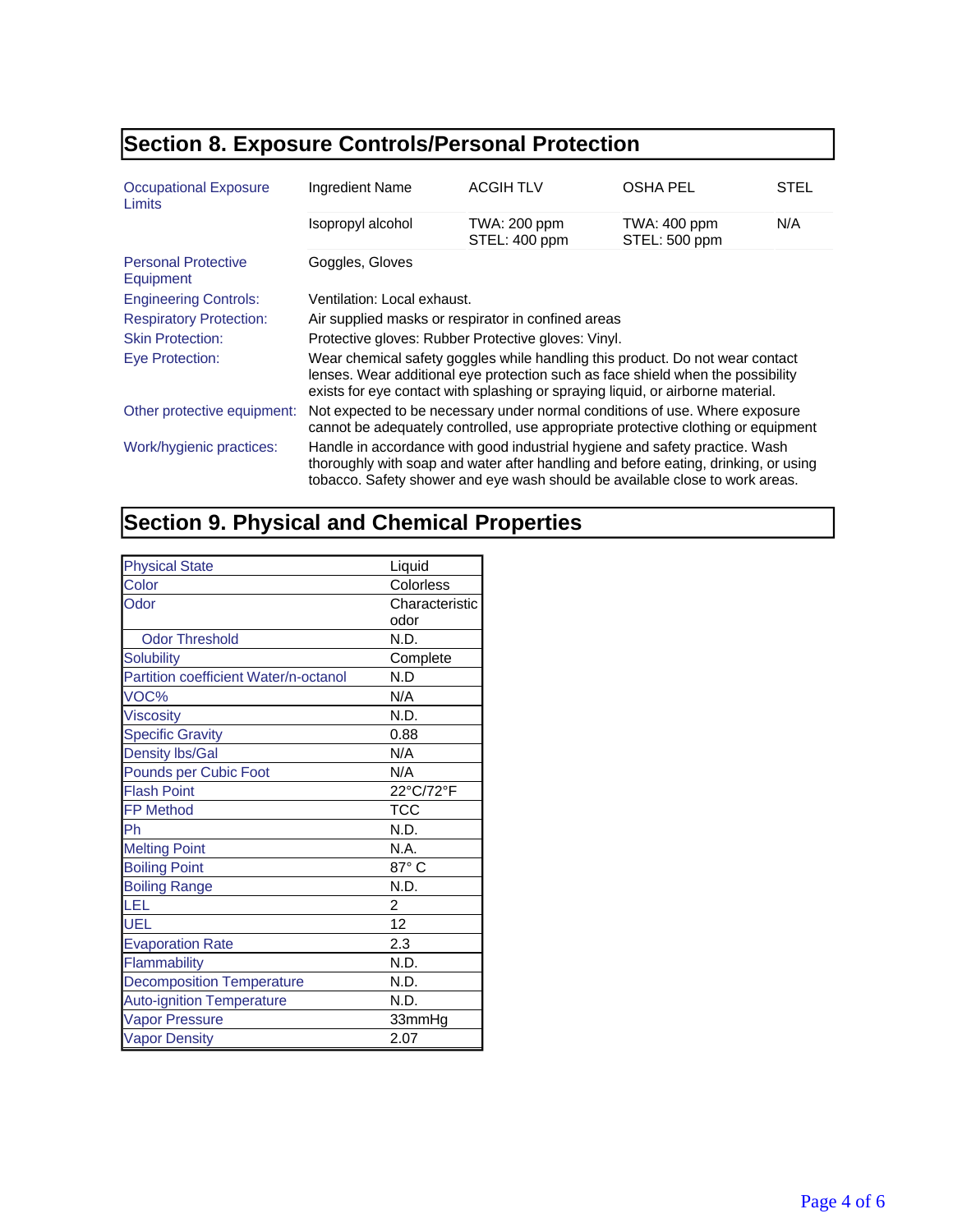## **Section 10. Stability and Reactivity**

| Stability:                                       | Stable.                                                                                |
|--------------------------------------------------|----------------------------------------------------------------------------------------|
| Reactivity:                                      | None                                                                                   |
| Incompatibility (Materials to N.D.<br>avoid):    |                                                                                        |
| <b>Hazardous Decomposition</b><br>or Byproducts: | Burning may produce Carbon Monoxide, Carbon Dioxide and other hazardous<br>components. |
| <b>Hazardous Polymerization</b>                  | N.D.                                                                                   |
| Conditions to avoid:                             | Keep away from heat. Sparks. Open flame.                                               |

# **Section 11. Toxicological Information**

|                                   | Acute Toxicity: Eye Contact Contact may cause temporary moderate irritation            |
|-----------------------------------|----------------------------------------------------------------------------------------|
|                                   | Acute Toxicity: Skin Contact May cause mild irritation on patients with sensitive skin |
| <b>Acute Toxicity: Inhalation</b> | N.A.                                                                                   |
| <b>Acute Toxicity: Ingestion</b>  | May be harmful if swallowed                                                            |
| Carcinogenicity:                  | None known                                                                             |
| <b>Chronic Toxicity:</b>          | None known                                                                             |

## **Section 12. Ecological Information**

| N.D. |
|------|
| N.D. |
|      |
| N.D. |
| N.D. |
| N.D. |
|      |

## **Section 13. Disposal**

Waste Disposal: Waste must be disposed of in accordance with federal, state and local environmental control regulations.

## **Section 14. Transport Information**

| <b>UN Number</b>               | 1219                                                                                                    |
|--------------------------------|---------------------------------------------------------------------------------------------------------|
| <b>UN Proper Shipping Name</b> | Isopropanol, 3                                                                                          |
| <b>DOT Classification</b>      | Hazmat at all levels depending on size of packaging, Excepted or Limited Quantity<br>or Fully Regulated |
| <b>Packing Group</b>           | PG II                                                                                                   |
| Additional Information         | IATA OR IMDG - UN1219, Isopropanol, 3, PG II                                                            |